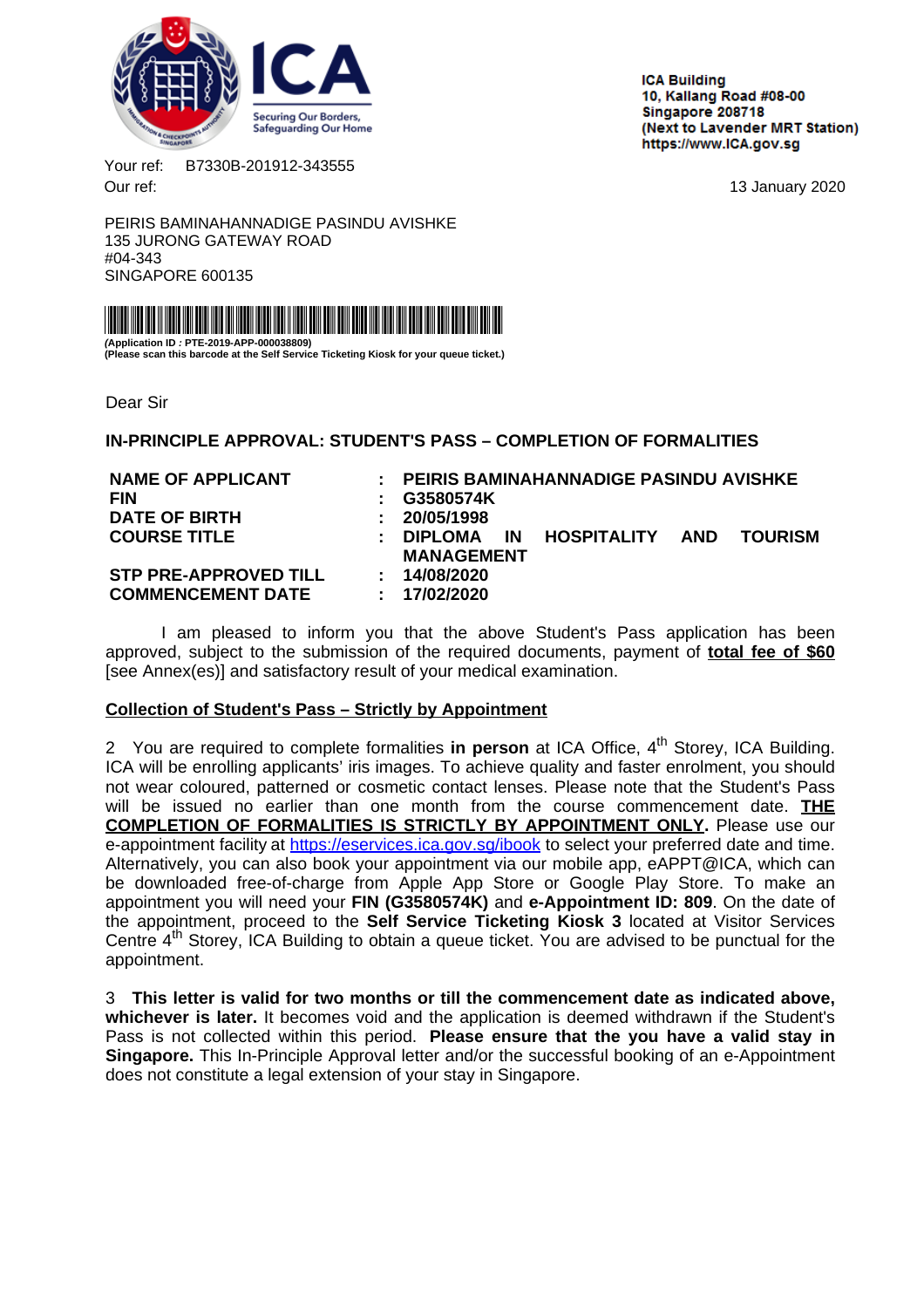4 ICA reserves the right to request for the submission of any other documents, including original copies of documents that have already been submitted, after the collection of the Student's Pass.

Yours faithfully

LIM MEI GEK SENIOR PROCESSING EXECUTIVE VISITOR SERVICES CENTRE for CONTROLLER OF IMMIGRATION

 $1a$ ) An e-appointment booking can be made 1 day after the date of this letter. b) The e-appointment window available for booking is up to 1 month before the course commencement date till the expiry of this letter.

L-VSC-STPPTEN00OUTBYYN007